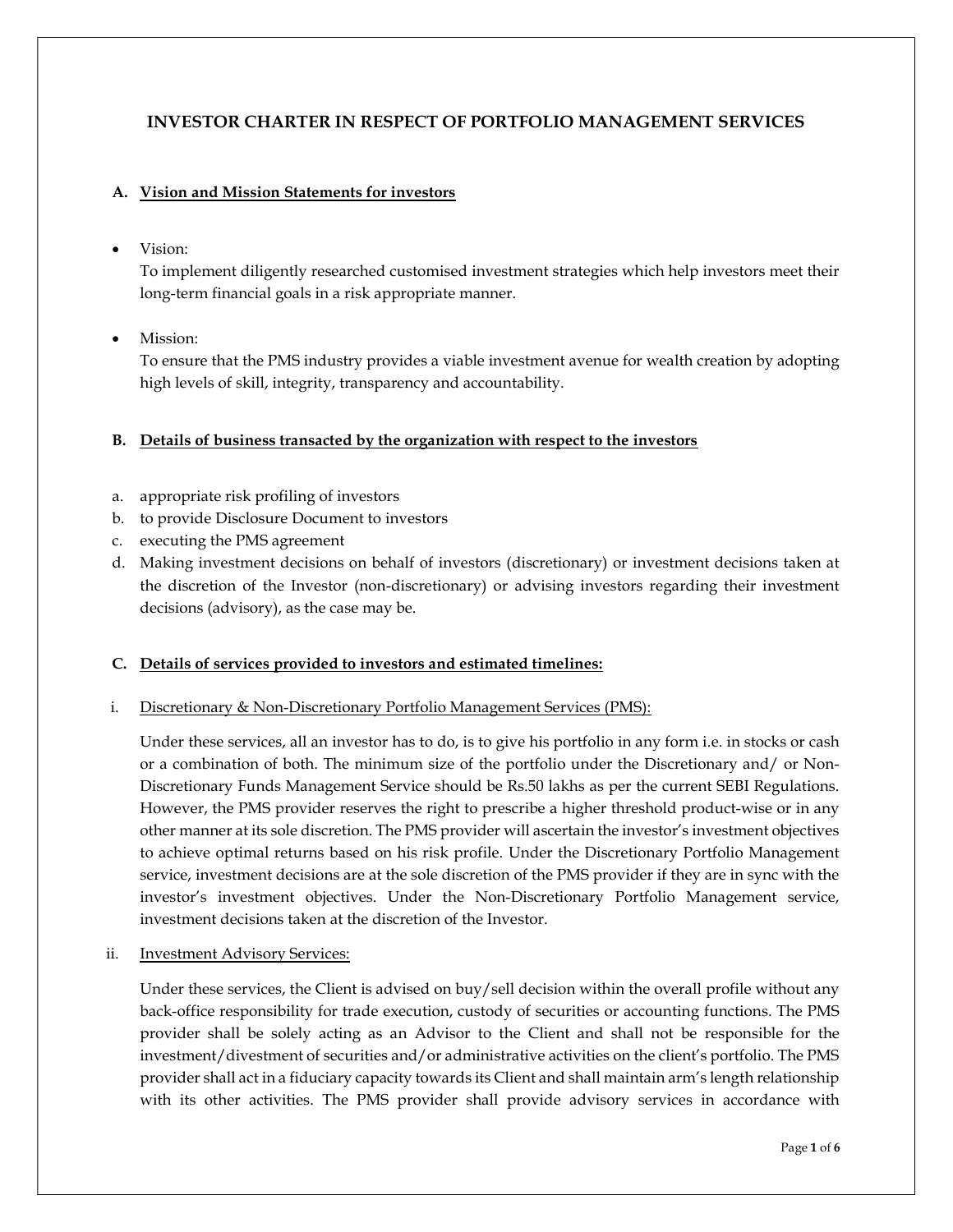guidelines and/or directives issued by the regulatory authorities and/or the Client from time to time in this regard.

## iii. Client On-boarding

- a. Ensuring compliance with KYC and AML guidelines.
- b. franking & signing the Power of Attorney to make investment decisions on behalf of the investor.
- c. opening demat account and funding of the same from the investor's verified bank account and/or transfer of securities from verified demat account of the investor and
- d. Mapping the said demat account with Custodian.

# iv. Ongoing activities

- a. To provide periodic statements to investors as provided under the PMS Regulations 2020 and other SEBI notifications and circulars ("PMS Regulations") and
- b. Providing each client an audited account statement on an annual basis which includes all the details as required under the PMS Regulations.

# v. Fees and Expenses

Charging and disclosure of appropriate fees & expenses in accordance with the PMS Regulations.

vi. Closure and Termination

Upon termination of PMS Agreement by either party, the securities and the funds lying in the account of the investor shall be transferred to the verified bank account/ demat account of the investor.

# vii. Grievance Redressal

Addressing in a time bound manner investor's queries, service requests and grievances, if any, on an ongoing basis.

Timelines of the services provided to investors are as follows:

| Sr.            | <b>Service / Activity</b>               | <b>Timeline</b>                                  |
|----------------|-----------------------------------------|--------------------------------------------------|
| No.            |                                         |                                                  |
| $\mathbf{1}$   | Opening of PMS account (including demat | 7 days from receipt of all requisite documents   |
|                | account) for residents.                 | from the client, subject to review of the        |
|                |                                         | documents for accuracy and completeness by       |
|                |                                         | portfolio manager and allied third party service |
|                |                                         | providers as may be applicable.                  |
| $\overline{2}$ | Opening of PMS account (including demat | 14 days from receipt of all requisite documents  |
|                | account) for non-individual clients.    | from the client, subject to review of the        |
|                |                                         | documents for accuracy and completeness by       |
|                |                                         | portfolio manager and allied third party service |
|                |                                         | providers as may be applicable.                  |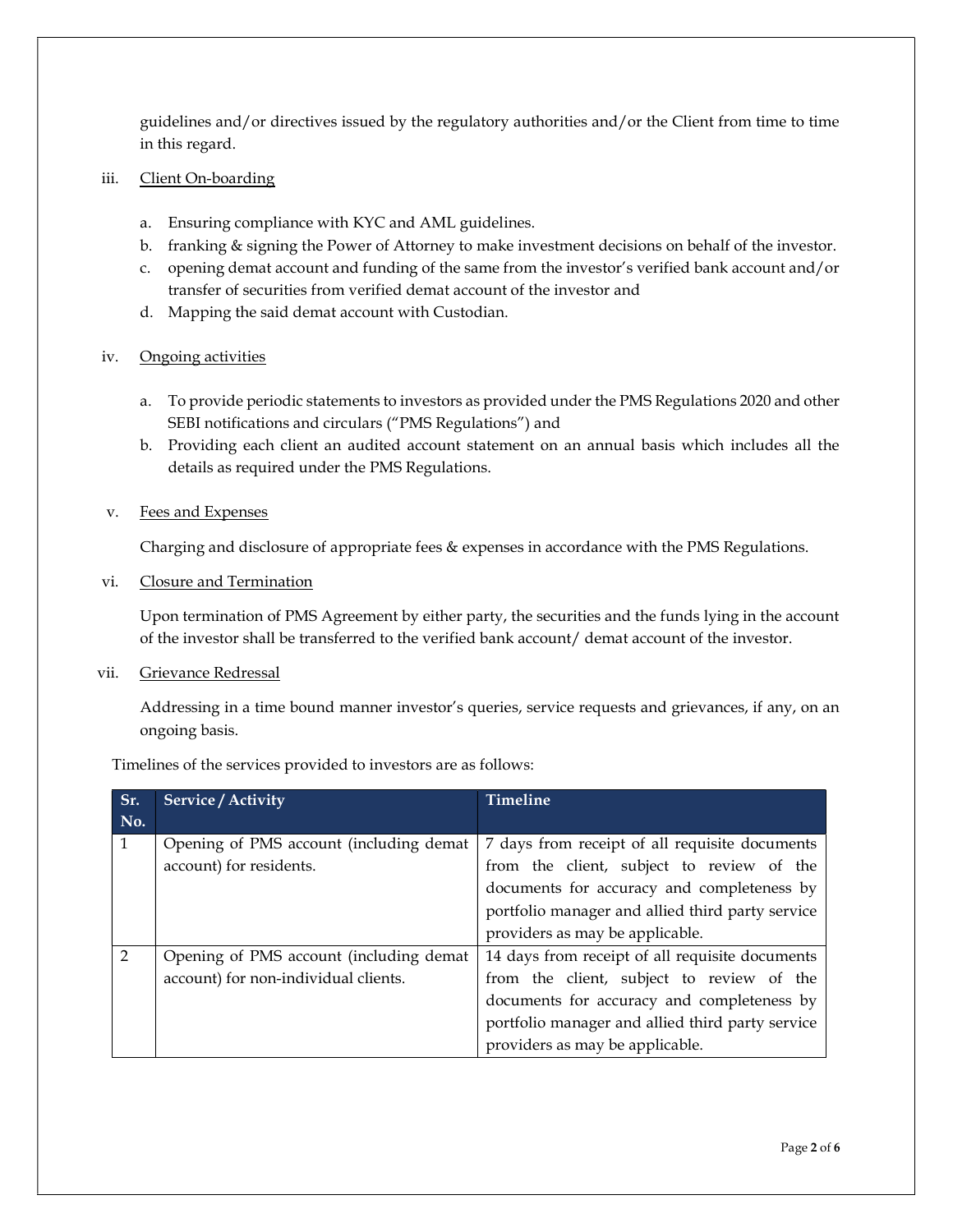| from the client, subject to review of the<br>account, bank account and trading account)<br>for non-resident clients.<br>documents for accuracy and completeness by<br>portfolio manager and allied third party service<br>providers as may be applicable.<br>Registration of nominee in PMS account and<br>Registration of nominee should happen along<br>with account opening, therefore turnaround<br>demat account.<br>4<br>time should be same as account opening<br>turnaround time.<br>Modification of nominee in PMS account<br>5<br>10 days from receipt of requisite nominee<br>modification form, subject to review of the<br>and demat account.<br>documents for accuracy and completeness by<br>portfolio manager and allied third party service<br>providers as may be applicable.<br>10 days from date of account opening (Portfolio<br>Uploading of PMS account in KRA and<br>6<br>CKYC database.<br>Manager may rely on the custodian for updating<br>the same).<br>$\overline{7}$<br>Whether portfolio manager is registered<br>At the time of client signing the agreement; this<br>with SEBI, then SEBI registration number.<br>information should be a part of the account<br>opening form and disclosure document.<br>$\,8\,$<br>Disclosure about latest networth of portfolio<br>Disclosure of portfolio manager's total AUM -<br>monthly to SEBI<br>manager and total AUM.<br>Disclosure of latest networth should be done in<br>the disclosure document whenever there are any<br>material changes.<br>Intimation of type of PMS account -<br>At the time of client signing the agreement; this<br>9<br>discretionary.<br>information should be a part of the account<br>opening form.<br>Intimation of type of PMS account - non<br>At the time of client signing the agreement; this<br>10<br>information should be a part of the account<br>discretionary.<br>opening form.<br>At the time of client signing the agreement; this<br>11<br>Intimation to client what discretionary<br>account entails and powers that can be<br>information should be a part of the account<br>exercised by portfolio manager.<br>opening form.<br>At the time of client signing the agreement; this<br>12<br>Intimation to client what non-discretionary<br>information should be a part of the account<br>account entails and powers that can be<br>exercised by portfolio manager.<br>opening form.<br>Copy of executed PMS agreement sent to<br>Within 3 days of client request.<br>13<br>client.<br>Frequency of disclosures of available eligible<br>All details regarding client portfolios should be<br>14<br>funds.<br>shared quarterly (point 26).<br>Issuance of funds and securities balance<br>This data should be shared on a quarterly basis<br>15<br>statements held by client.<br>or upon client request. | $\ensuremath{\mathfrak{Z}}$ | Opening of PMS account (including demat | 14 days from receipt of all requisite documents |
|--------------------------------------------------------------------------------------------------------------------------------------------------------------------------------------------------------------------------------------------------------------------------------------------------------------------------------------------------------------------------------------------------------------------------------------------------------------------------------------------------------------------------------------------------------------------------------------------------------------------------------------------------------------------------------------------------------------------------------------------------------------------------------------------------------------------------------------------------------------------------------------------------------------------------------------------------------------------------------------------------------------------------------------------------------------------------------------------------------------------------------------------------------------------------------------------------------------------------------------------------------------------------------------------------------------------------------------------------------------------------------------------------------------------------------------------------------------------------------------------------------------------------------------------------------------------------------------------------------------------------------------------------------------------------------------------------------------------------------------------------------------------------------------------------------------------------------------------------------------------------------------------------------------------------------------------------------------------------------------------------------------------------------------------------------------------------------------------------------------------------------------------------------------------------------------------------------------------------------------------------------------------------------------------------------------------------------------------------------------------------------------------------------------------------------------------------------------------------------------------------------------------------------------------------------------------------------------------------------------------------------------------------------------------------------------------------------------------------------------------------------------------------------------------------------------------------------------|-----------------------------|-----------------------------------------|-------------------------------------------------|
|                                                                                                                                                                                                                                                                                                                                                                                                                                                                                                                                                                                                                                                                                                                                                                                                                                                                                                                                                                                                                                                                                                                                                                                                                                                                                                                                                                                                                                                                                                                                                                                                                                                                                                                                                                                                                                                                                                                                                                                                                                                                                                                                                                                                                                                                                                                                                                                                                                                                                                                                                                                                                                                                                                                                                                                                                                      |                             |                                         |                                                 |
|                                                                                                                                                                                                                                                                                                                                                                                                                                                                                                                                                                                                                                                                                                                                                                                                                                                                                                                                                                                                                                                                                                                                                                                                                                                                                                                                                                                                                                                                                                                                                                                                                                                                                                                                                                                                                                                                                                                                                                                                                                                                                                                                                                                                                                                                                                                                                                                                                                                                                                                                                                                                                                                                                                                                                                                                                                      |                             |                                         |                                                 |
|                                                                                                                                                                                                                                                                                                                                                                                                                                                                                                                                                                                                                                                                                                                                                                                                                                                                                                                                                                                                                                                                                                                                                                                                                                                                                                                                                                                                                                                                                                                                                                                                                                                                                                                                                                                                                                                                                                                                                                                                                                                                                                                                                                                                                                                                                                                                                                                                                                                                                                                                                                                                                                                                                                                                                                                                                                      |                             |                                         |                                                 |
|                                                                                                                                                                                                                                                                                                                                                                                                                                                                                                                                                                                                                                                                                                                                                                                                                                                                                                                                                                                                                                                                                                                                                                                                                                                                                                                                                                                                                                                                                                                                                                                                                                                                                                                                                                                                                                                                                                                                                                                                                                                                                                                                                                                                                                                                                                                                                                                                                                                                                                                                                                                                                                                                                                                                                                                                                                      |                             |                                         |                                                 |
|                                                                                                                                                                                                                                                                                                                                                                                                                                                                                                                                                                                                                                                                                                                                                                                                                                                                                                                                                                                                                                                                                                                                                                                                                                                                                                                                                                                                                                                                                                                                                                                                                                                                                                                                                                                                                                                                                                                                                                                                                                                                                                                                                                                                                                                                                                                                                                                                                                                                                                                                                                                                                                                                                                                                                                                                                                      |                             |                                         |                                                 |
|                                                                                                                                                                                                                                                                                                                                                                                                                                                                                                                                                                                                                                                                                                                                                                                                                                                                                                                                                                                                                                                                                                                                                                                                                                                                                                                                                                                                                                                                                                                                                                                                                                                                                                                                                                                                                                                                                                                                                                                                                                                                                                                                                                                                                                                                                                                                                                                                                                                                                                                                                                                                                                                                                                                                                                                                                                      |                             |                                         |                                                 |
|                                                                                                                                                                                                                                                                                                                                                                                                                                                                                                                                                                                                                                                                                                                                                                                                                                                                                                                                                                                                                                                                                                                                                                                                                                                                                                                                                                                                                                                                                                                                                                                                                                                                                                                                                                                                                                                                                                                                                                                                                                                                                                                                                                                                                                                                                                                                                                                                                                                                                                                                                                                                                                                                                                                                                                                                                                      |                             |                                         |                                                 |
|                                                                                                                                                                                                                                                                                                                                                                                                                                                                                                                                                                                                                                                                                                                                                                                                                                                                                                                                                                                                                                                                                                                                                                                                                                                                                                                                                                                                                                                                                                                                                                                                                                                                                                                                                                                                                                                                                                                                                                                                                                                                                                                                                                                                                                                                                                                                                                                                                                                                                                                                                                                                                                                                                                                                                                                                                                      |                             |                                         |                                                 |
|                                                                                                                                                                                                                                                                                                                                                                                                                                                                                                                                                                                                                                                                                                                                                                                                                                                                                                                                                                                                                                                                                                                                                                                                                                                                                                                                                                                                                                                                                                                                                                                                                                                                                                                                                                                                                                                                                                                                                                                                                                                                                                                                                                                                                                                                                                                                                                                                                                                                                                                                                                                                                                                                                                                                                                                                                                      |                             |                                         |                                                 |
|                                                                                                                                                                                                                                                                                                                                                                                                                                                                                                                                                                                                                                                                                                                                                                                                                                                                                                                                                                                                                                                                                                                                                                                                                                                                                                                                                                                                                                                                                                                                                                                                                                                                                                                                                                                                                                                                                                                                                                                                                                                                                                                                                                                                                                                                                                                                                                                                                                                                                                                                                                                                                                                                                                                                                                                                                                      |                             |                                         |                                                 |
|                                                                                                                                                                                                                                                                                                                                                                                                                                                                                                                                                                                                                                                                                                                                                                                                                                                                                                                                                                                                                                                                                                                                                                                                                                                                                                                                                                                                                                                                                                                                                                                                                                                                                                                                                                                                                                                                                                                                                                                                                                                                                                                                                                                                                                                                                                                                                                                                                                                                                                                                                                                                                                                                                                                                                                                                                                      |                             |                                         |                                                 |
|                                                                                                                                                                                                                                                                                                                                                                                                                                                                                                                                                                                                                                                                                                                                                                                                                                                                                                                                                                                                                                                                                                                                                                                                                                                                                                                                                                                                                                                                                                                                                                                                                                                                                                                                                                                                                                                                                                                                                                                                                                                                                                                                                                                                                                                                                                                                                                                                                                                                                                                                                                                                                                                                                                                                                                                                                                      |                             |                                         |                                                 |
|                                                                                                                                                                                                                                                                                                                                                                                                                                                                                                                                                                                                                                                                                                                                                                                                                                                                                                                                                                                                                                                                                                                                                                                                                                                                                                                                                                                                                                                                                                                                                                                                                                                                                                                                                                                                                                                                                                                                                                                                                                                                                                                                                                                                                                                                                                                                                                                                                                                                                                                                                                                                                                                                                                                                                                                                                                      |                             |                                         |                                                 |
|                                                                                                                                                                                                                                                                                                                                                                                                                                                                                                                                                                                                                                                                                                                                                                                                                                                                                                                                                                                                                                                                                                                                                                                                                                                                                                                                                                                                                                                                                                                                                                                                                                                                                                                                                                                                                                                                                                                                                                                                                                                                                                                                                                                                                                                                                                                                                                                                                                                                                                                                                                                                                                                                                                                                                                                                                                      |                             |                                         |                                                 |
|                                                                                                                                                                                                                                                                                                                                                                                                                                                                                                                                                                                                                                                                                                                                                                                                                                                                                                                                                                                                                                                                                                                                                                                                                                                                                                                                                                                                                                                                                                                                                                                                                                                                                                                                                                                                                                                                                                                                                                                                                                                                                                                                                                                                                                                                                                                                                                                                                                                                                                                                                                                                                                                                                                                                                                                                                                      |                             |                                         |                                                 |
|                                                                                                                                                                                                                                                                                                                                                                                                                                                                                                                                                                                                                                                                                                                                                                                                                                                                                                                                                                                                                                                                                                                                                                                                                                                                                                                                                                                                                                                                                                                                                                                                                                                                                                                                                                                                                                                                                                                                                                                                                                                                                                                                                                                                                                                                                                                                                                                                                                                                                                                                                                                                                                                                                                                                                                                                                                      |                             |                                         |                                                 |
|                                                                                                                                                                                                                                                                                                                                                                                                                                                                                                                                                                                                                                                                                                                                                                                                                                                                                                                                                                                                                                                                                                                                                                                                                                                                                                                                                                                                                                                                                                                                                                                                                                                                                                                                                                                                                                                                                                                                                                                                                                                                                                                                                                                                                                                                                                                                                                                                                                                                                                                                                                                                                                                                                                                                                                                                                                      |                             |                                         |                                                 |
|                                                                                                                                                                                                                                                                                                                                                                                                                                                                                                                                                                                                                                                                                                                                                                                                                                                                                                                                                                                                                                                                                                                                                                                                                                                                                                                                                                                                                                                                                                                                                                                                                                                                                                                                                                                                                                                                                                                                                                                                                                                                                                                                                                                                                                                                                                                                                                                                                                                                                                                                                                                                                                                                                                                                                                                                                                      |                             |                                         |                                                 |
|                                                                                                                                                                                                                                                                                                                                                                                                                                                                                                                                                                                                                                                                                                                                                                                                                                                                                                                                                                                                                                                                                                                                                                                                                                                                                                                                                                                                                                                                                                                                                                                                                                                                                                                                                                                                                                                                                                                                                                                                                                                                                                                                                                                                                                                                                                                                                                                                                                                                                                                                                                                                                                                                                                                                                                                                                                      |                             |                                         |                                                 |
|                                                                                                                                                                                                                                                                                                                                                                                                                                                                                                                                                                                                                                                                                                                                                                                                                                                                                                                                                                                                                                                                                                                                                                                                                                                                                                                                                                                                                                                                                                                                                                                                                                                                                                                                                                                                                                                                                                                                                                                                                                                                                                                                                                                                                                                                                                                                                                                                                                                                                                                                                                                                                                                                                                                                                                                                                                      |                             |                                         |                                                 |
|                                                                                                                                                                                                                                                                                                                                                                                                                                                                                                                                                                                                                                                                                                                                                                                                                                                                                                                                                                                                                                                                                                                                                                                                                                                                                                                                                                                                                                                                                                                                                                                                                                                                                                                                                                                                                                                                                                                                                                                                                                                                                                                                                                                                                                                                                                                                                                                                                                                                                                                                                                                                                                                                                                                                                                                                                                      |                             |                                         |                                                 |
|                                                                                                                                                                                                                                                                                                                                                                                                                                                                                                                                                                                                                                                                                                                                                                                                                                                                                                                                                                                                                                                                                                                                                                                                                                                                                                                                                                                                                                                                                                                                                                                                                                                                                                                                                                                                                                                                                                                                                                                                                                                                                                                                                                                                                                                                                                                                                                                                                                                                                                                                                                                                                                                                                                                                                                                                                                      |                             |                                         |                                                 |
|                                                                                                                                                                                                                                                                                                                                                                                                                                                                                                                                                                                                                                                                                                                                                                                                                                                                                                                                                                                                                                                                                                                                                                                                                                                                                                                                                                                                                                                                                                                                                                                                                                                                                                                                                                                                                                                                                                                                                                                                                                                                                                                                                                                                                                                                                                                                                                                                                                                                                                                                                                                                                                                                                                                                                                                                                                      |                             |                                         |                                                 |
|                                                                                                                                                                                                                                                                                                                                                                                                                                                                                                                                                                                                                                                                                                                                                                                                                                                                                                                                                                                                                                                                                                                                                                                                                                                                                                                                                                                                                                                                                                                                                                                                                                                                                                                                                                                                                                                                                                                                                                                                                                                                                                                                                                                                                                                                                                                                                                                                                                                                                                                                                                                                                                                                                                                                                                                                                                      |                             |                                         |                                                 |
|                                                                                                                                                                                                                                                                                                                                                                                                                                                                                                                                                                                                                                                                                                                                                                                                                                                                                                                                                                                                                                                                                                                                                                                                                                                                                                                                                                                                                                                                                                                                                                                                                                                                                                                                                                                                                                                                                                                                                                                                                                                                                                                                                                                                                                                                                                                                                                                                                                                                                                                                                                                                                                                                                                                                                                                                                                      |                             |                                         |                                                 |
|                                                                                                                                                                                                                                                                                                                                                                                                                                                                                                                                                                                                                                                                                                                                                                                                                                                                                                                                                                                                                                                                                                                                                                                                                                                                                                                                                                                                                                                                                                                                                                                                                                                                                                                                                                                                                                                                                                                                                                                                                                                                                                                                                                                                                                                                                                                                                                                                                                                                                                                                                                                                                                                                                                                                                                                                                                      |                             |                                         |                                                 |
|                                                                                                                                                                                                                                                                                                                                                                                                                                                                                                                                                                                                                                                                                                                                                                                                                                                                                                                                                                                                                                                                                                                                                                                                                                                                                                                                                                                                                                                                                                                                                                                                                                                                                                                                                                                                                                                                                                                                                                                                                                                                                                                                                                                                                                                                                                                                                                                                                                                                                                                                                                                                                                                                                                                                                                                                                                      |                             |                                         |                                                 |
|                                                                                                                                                                                                                                                                                                                                                                                                                                                                                                                                                                                                                                                                                                                                                                                                                                                                                                                                                                                                                                                                                                                                                                                                                                                                                                                                                                                                                                                                                                                                                                                                                                                                                                                                                                                                                                                                                                                                                                                                                                                                                                                                                                                                                                                                                                                                                                                                                                                                                                                                                                                                                                                                                                                                                                                                                                      |                             |                                         |                                                 |
|                                                                                                                                                                                                                                                                                                                                                                                                                                                                                                                                                                                                                                                                                                                                                                                                                                                                                                                                                                                                                                                                                                                                                                                                                                                                                                                                                                                                                                                                                                                                                                                                                                                                                                                                                                                                                                                                                                                                                                                                                                                                                                                                                                                                                                                                                                                                                                                                                                                                                                                                                                                                                                                                                                                                                                                                                                      |                             |                                         |                                                 |
|                                                                                                                                                                                                                                                                                                                                                                                                                                                                                                                                                                                                                                                                                                                                                                                                                                                                                                                                                                                                                                                                                                                                                                                                                                                                                                                                                                                                                                                                                                                                                                                                                                                                                                                                                                                                                                                                                                                                                                                                                                                                                                                                                                                                                                                                                                                                                                                                                                                                                                                                                                                                                                                                                                                                                                                                                                      |                             |                                         |                                                 |
|                                                                                                                                                                                                                                                                                                                                                                                                                                                                                                                                                                                                                                                                                                                                                                                                                                                                                                                                                                                                                                                                                                                                                                                                                                                                                                                                                                                                                                                                                                                                                                                                                                                                                                                                                                                                                                                                                                                                                                                                                                                                                                                                                                                                                                                                                                                                                                                                                                                                                                                                                                                                                                                                                                                                                                                                                                      |                             |                                         |                                                 |
|                                                                                                                                                                                                                                                                                                                                                                                                                                                                                                                                                                                                                                                                                                                                                                                                                                                                                                                                                                                                                                                                                                                                                                                                                                                                                                                                                                                                                                                                                                                                                                                                                                                                                                                                                                                                                                                                                                                                                                                                                                                                                                                                                                                                                                                                                                                                                                                                                                                                                                                                                                                                                                                                                                                                                                                                                                      |                             |                                         |                                                 |
|                                                                                                                                                                                                                                                                                                                                                                                                                                                                                                                                                                                                                                                                                                                                                                                                                                                                                                                                                                                                                                                                                                                                                                                                                                                                                                                                                                                                                                                                                                                                                                                                                                                                                                                                                                                                                                                                                                                                                                                                                                                                                                                                                                                                                                                                                                                                                                                                                                                                                                                                                                                                                                                                                                                                                                                                                                      |                             |                                         |                                                 |
|                                                                                                                                                                                                                                                                                                                                                                                                                                                                                                                                                                                                                                                                                                                                                                                                                                                                                                                                                                                                                                                                                                                                                                                                                                                                                                                                                                                                                                                                                                                                                                                                                                                                                                                                                                                                                                                                                                                                                                                                                                                                                                                                                                                                                                                                                                                                                                                                                                                                                                                                                                                                                                                                                                                                                                                                                                      |                             |                                         |                                                 |
|                                                                                                                                                                                                                                                                                                                                                                                                                                                                                                                                                                                                                                                                                                                                                                                                                                                                                                                                                                                                                                                                                                                                                                                                                                                                                                                                                                                                                                                                                                                                                                                                                                                                                                                                                                                                                                                                                                                                                                                                                                                                                                                                                                                                                                                                                                                                                                                                                                                                                                                                                                                                                                                                                                                                                                                                                                      |                             |                                         |                                                 |
|                                                                                                                                                                                                                                                                                                                                                                                                                                                                                                                                                                                                                                                                                                                                                                                                                                                                                                                                                                                                                                                                                                                                                                                                                                                                                                                                                                                                                                                                                                                                                                                                                                                                                                                                                                                                                                                                                                                                                                                                                                                                                                                                                                                                                                                                                                                                                                                                                                                                                                                                                                                                                                                                                                                                                                                                                                      |                             |                                         |                                                 |
|                                                                                                                                                                                                                                                                                                                                                                                                                                                                                                                                                                                                                                                                                                                                                                                                                                                                                                                                                                                                                                                                                                                                                                                                                                                                                                                                                                                                                                                                                                                                                                                                                                                                                                                                                                                                                                                                                                                                                                                                                                                                                                                                                                                                                                                                                                                                                                                                                                                                                                                                                                                                                                                                                                                                                                                                                                      |                             |                                         |                                                 |
|                                                                                                                                                                                                                                                                                                                                                                                                                                                                                                                                                                                                                                                                                                                                                                                                                                                                                                                                                                                                                                                                                                                                                                                                                                                                                                                                                                                                                                                                                                                                                                                                                                                                                                                                                                                                                                                                                                                                                                                                                                                                                                                                                                                                                                                                                                                                                                                                                                                                                                                                                                                                                                                                                                                                                                                                                                      |                             |                                         |                                                 |
|                                                                                                                                                                                                                                                                                                                                                                                                                                                                                                                                                                                                                                                                                                                                                                                                                                                                                                                                                                                                                                                                                                                                                                                                                                                                                                                                                                                                                                                                                                                                                                                                                                                                                                                                                                                                                                                                                                                                                                                                                                                                                                                                                                                                                                                                                                                                                                                                                                                                                                                                                                                                                                                                                                                                                                                                                                      |                             |                                         |                                                 |
|                                                                                                                                                                                                                                                                                                                                                                                                                                                                                                                                                                                                                                                                                                                                                                                                                                                                                                                                                                                                                                                                                                                                                                                                                                                                                                                                                                                                                                                                                                                                                                                                                                                                                                                                                                                                                                                                                                                                                                                                                                                                                                                                                                                                                                                                                                                                                                                                                                                                                                                                                                                                                                                                                                                                                                                                                                      |                             |                                         |                                                 |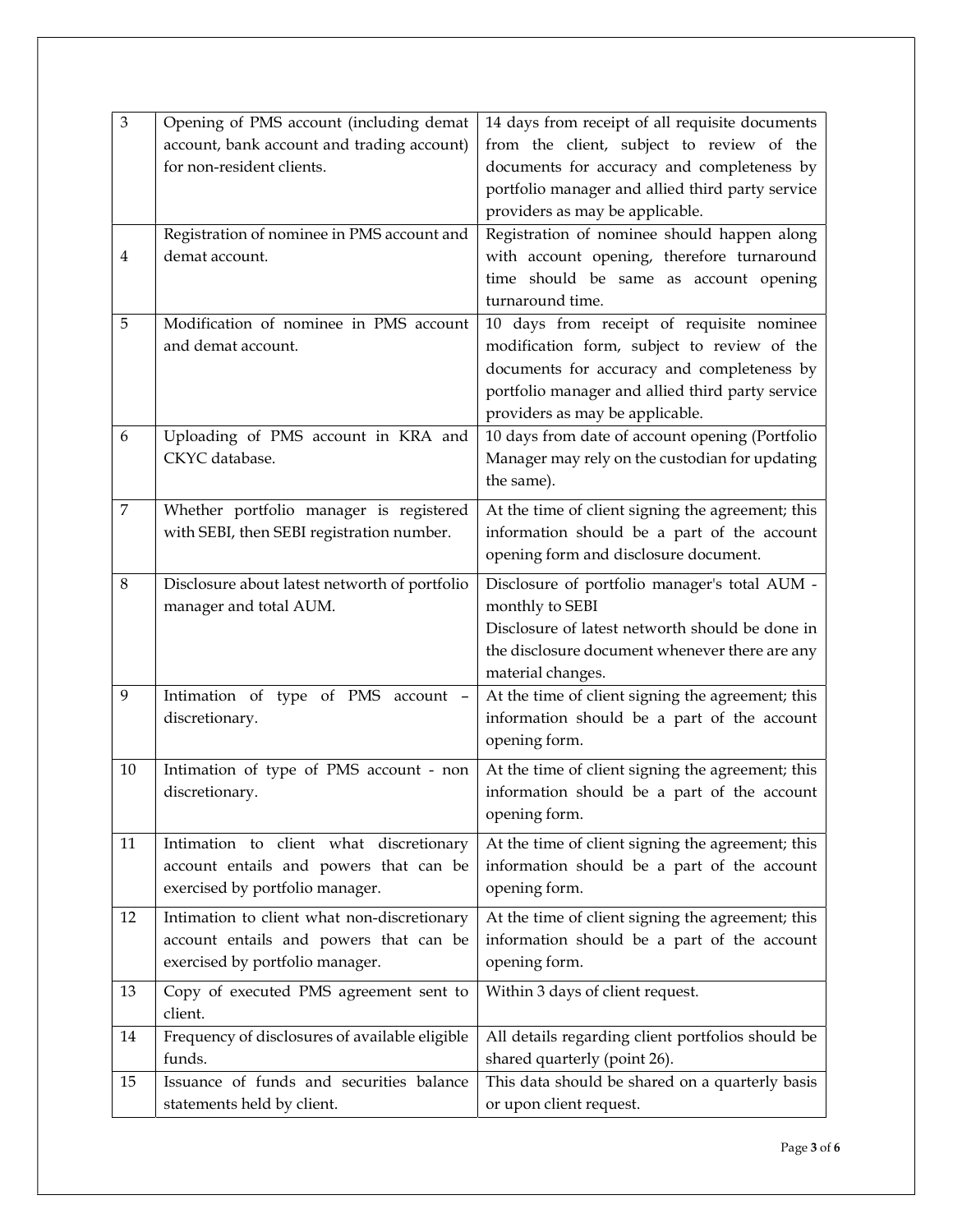| 16 | Intimation of name and demat account<br>number of custodian for PMS account.                                         | Within 3 days of PMS and demat account<br>opening.                                                                                                                                                                 |
|----|----------------------------------------------------------------------------------------------------------------------|--------------------------------------------------------------------------------------------------------------------------------------------------------------------------------------------------------------------|
| 17 | Conditions of termination of contract.                                                                               | At the time of client signing the agreement; this<br>information should be a part of the account<br>opening form.                                                                                                  |
| 18 | Intimation regarding PMS fees and modes of<br>payment or frequency of deduction.                                     | At the time of client signing the agreement; this<br>information should be a part of the account<br>opening form.                                                                                                  |
| 19 | POA taken copy providing to client.                                                                                  | Within 3 days of client request.                                                                                                                                                                                   |
| 20 | client<br>Intimation<br>$\mathsf{to}$<br>about<br>all<br>what<br>transactions can portfolio manager do using<br>PoA. | At the time of client signing the agreement; this<br>information should be a part of the account<br>opening form.                                                                                                  |
| 21 | Frequency of providing audited reports to<br>clients                                                                 | Annual.                                                                                                                                                                                                            |
| 22 | Explanation of risks involved in investment.                                                                         | At the time of client signing the agreement; this<br>information should be a part of the account<br>opening form.                                                                                                  |
| 23 | Intimation<br>of<br>portfolio<br>of<br>tenure<br>investments.                                                        | Indicative tenure should be disclosed at the time<br>of client signing the agreement; this information<br>should be a part of the account opening form.                                                            |
| 24 | Intimation clearly providing restrictions<br>imposed by the investor on portfolio<br>manager.                        | Negative list of securities should be taken from<br>the client at the time of client signing the<br>agreement; this information should be a part of<br>the account opening form.                                   |
| 25 | Intimation regarding settling of client funds<br>and securities.                                                     | Settlement of funds and securities is done by the<br>Custodian. The details of clients' funds and<br>securities should be sent to the clients in the<br>prescribed format not later than on a quarterly<br>basis.  |
| 26 | Frequency of intimation of transactions<br>undertaken in portfolio account.                                          | Not later than on a quarterly basis or upon<br>clients' request.                                                                                                                                                   |
| 27 | Intimation regarding conflict of interest in<br>any transaction.                                                     | The portfolio manager should provide details of<br>related party transactions and conflict of interest<br>in the Disclosure Document which should be<br>available on website of portfolio manager at all<br>times. |
| 28 | Timeline for providing disclosure document<br>to investor.                                                           | The latest disclosure document should be<br>provided to investors prior to account opening<br>and the latest disclosure documents should be<br>available on website of portfolio manager at all<br>times.          |
| 29 | Intimation to investor about details of bank<br>accounts where client funds are kept.                                | Within 3 days of PMS and demat account<br>opening                                                                                                                                                                  |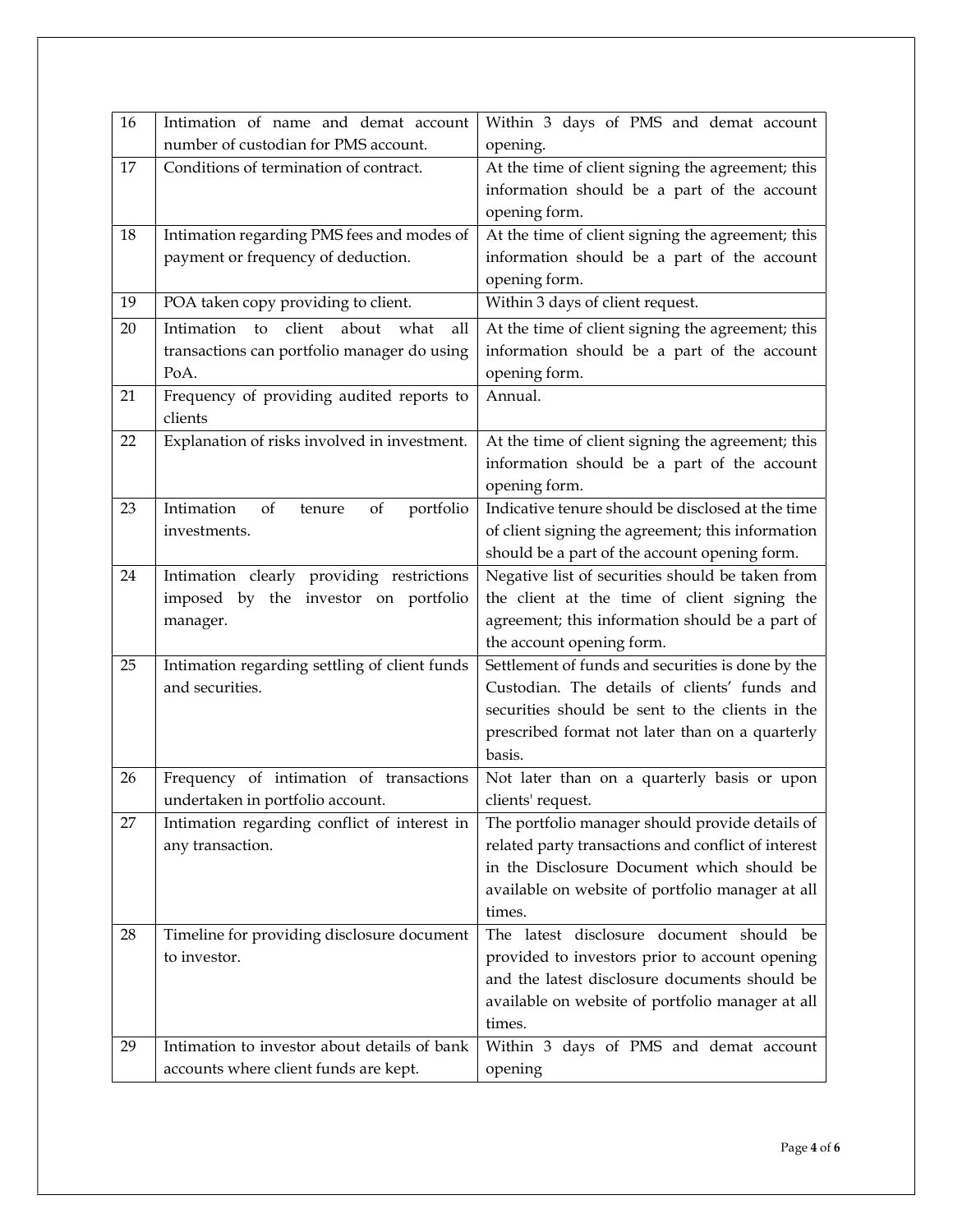| 30 | Redressal of investor grievances. | Within 30 days, subject to all the information   |
|----|-----------------------------------|--------------------------------------------------|
|    |                                   | required to redress the complaint is provided by |
|    |                                   | the complainant to the portfolio manager         |

Notes:

1 The number of days in the above timelines indicate clear working days

# D. Details of grievance redressal mechanism and how to access it

- 1. It is mandatory for every PMS provider to register itself on SEBI SCORES (SEBI Complaint Redress System). SCORES is a centralised online complaint resolution system through which the complainant can take up his grievance against the PMS provider and subsequently view its status. (https://scores.gov.in/scores/Welcome.html )
- 2. The details such as the name, address and telephone number of the investor relations officer of the PMS provider who attends to the investor queries and complaint should be provided in the PMS Disclosure document.
- 3. The grievance redressal and dispute mechanism should be mentioned in the Disclosure Document.
- 4. Investors can approach SEBI for redressal of their complaints. On receipt of complaints, SEBI takes up the matter with the concerned PMS provider and follows up with them.
- 5. Investors may send their complaints to: Office of Investor Assistance and Education, Securities and Exchange Board of India, SEBI Bhavan. Plot No. C4-A, 'G' Block, Bandra-Kurla Complex, Bandra (E), Mumbai - 400 051.

## E. Expectations from the investors (Responsibilities of investors)

- 1. Check registration status of the intermediary from SEBI website before availing services.
- 2. Submission of KYC documents and application form in a timely manner with signatures in appropriate places and with requisite supporting documents.
- 3. Read carefully terms and conditions of the agreement before signing the same.
- 4. Thorough study of the Disclosure Documents of the PMS to accurately understand the risks entailed by the said investment in PMS.
- 5. Accurate and sincere answers given to the questions asked in the 'Risk Questionnaire' shall help the PMS provider properly assess the risk profile of the investor.
- 6. Thorough study of the quarterly statements sent by the PMS provider to the investor intimating him about the portfolio's absolute and relative performance, its constituents and its risk profile.
- 7. Ensure providing complete details of negative list of securities as part of freeze instructions at the time of entering into PMS agreement and every time thereafter for changes, if any, in a timely manner.